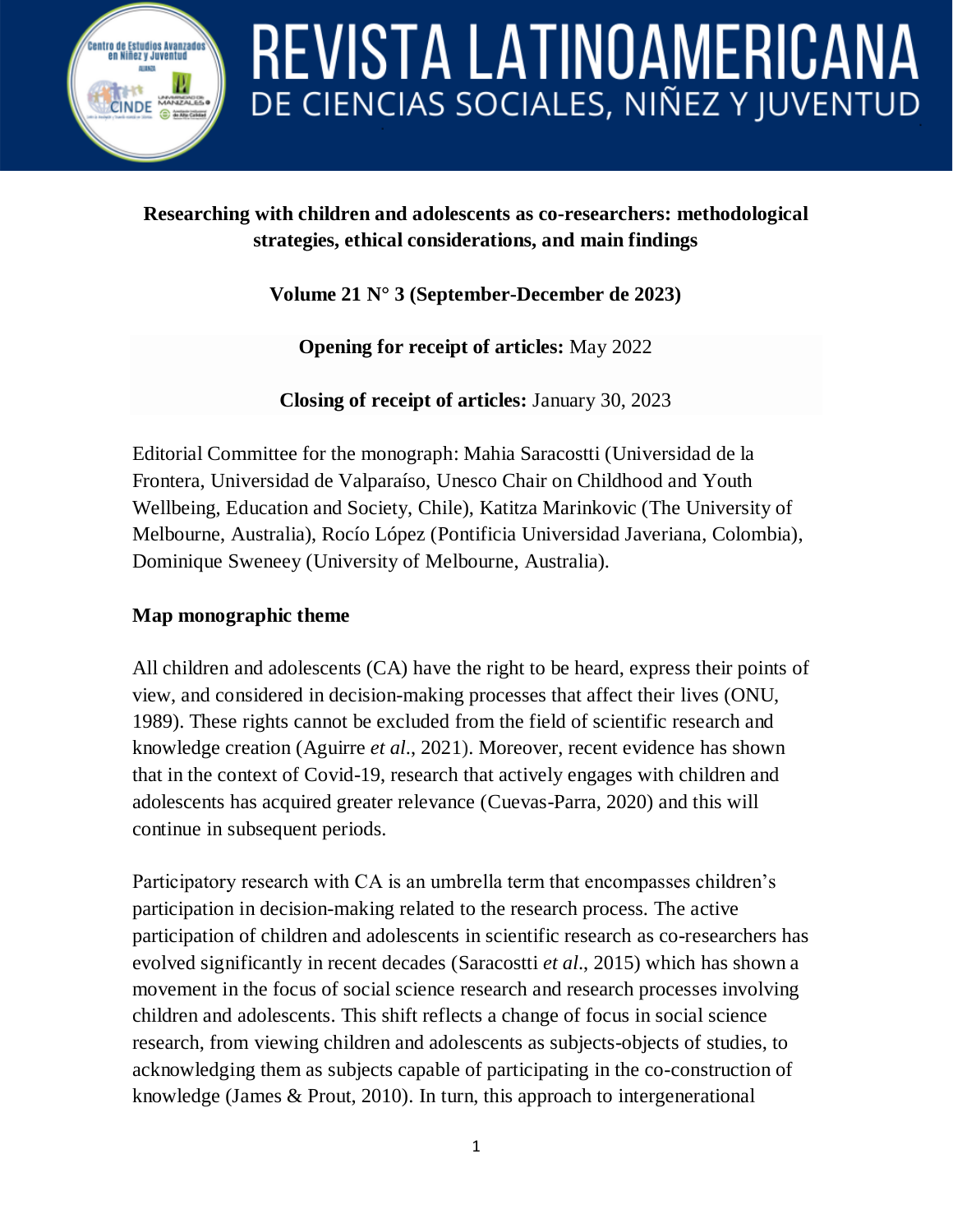research between adult researchers and children can enable the construction of more democratic knowledge about their lives and the recognition of children and adolescents as agents of change and capable researchers (Marinkovic *et al*., 2022). Additionally, Liebel (2007) argued that research carried out with children and adolescents can generate significant and helpful knowledge to learn about their ways of thinking, opinions, and points of view.

.<br>Centro de Estudios Avanzado:<br>en Niñez y Juventud

**CINDE** 

The specialized literature in this topic shows that CA are willing and able to participate in the different stages of research and that research benefits from their incorporation in the various stages (Davis, 2000; Davis *et al*., 2003; Jones, 2004; Kirby, 1999; Mannay, 2017; Shier, 2015). Additionally, adult researchers' commitment to actively involve CA as co-researchers transforms both the process and outcomes of the research. In this way, the experience of being a young coresearcher itself holds the potential to become a significant learning tool for children and adolescents (Reimer & McLean, 2015).

Lundy and McEvoy (2011) attributed importance to CA actively participating in research question formulation, method suitability, data collection instrument design or application, analysis, and interpretation of results and/or dissemination materials and methodology design. To achieve this, flexible and creative methodologies are becoming increasingly popular in social research with children (Mannay, 2017; Tisdall *et al*., 2010). The scientific literature on the topic shows a variety of strategies for involving children in the research process, including focus groups, research capacity-building training sessions or workshops, photography, and filming. Many participation strategies use a variety of data collection methods where children and adolescents are the subjects and we seek here to better differentiate between children's participation as subjects in studies that use participatory methods (e.g., focus groups to collect data) and children's participation within participatory research processes (e.g., focus groups used to involve children in decision making related to the research process).

It is necessary to consider that participatory research with CA poses important ethical challenges for adult researchers, particularly in relation power-sharing during the process of knowledge co-construction (Rodríguez-Pascual, 2007). Adult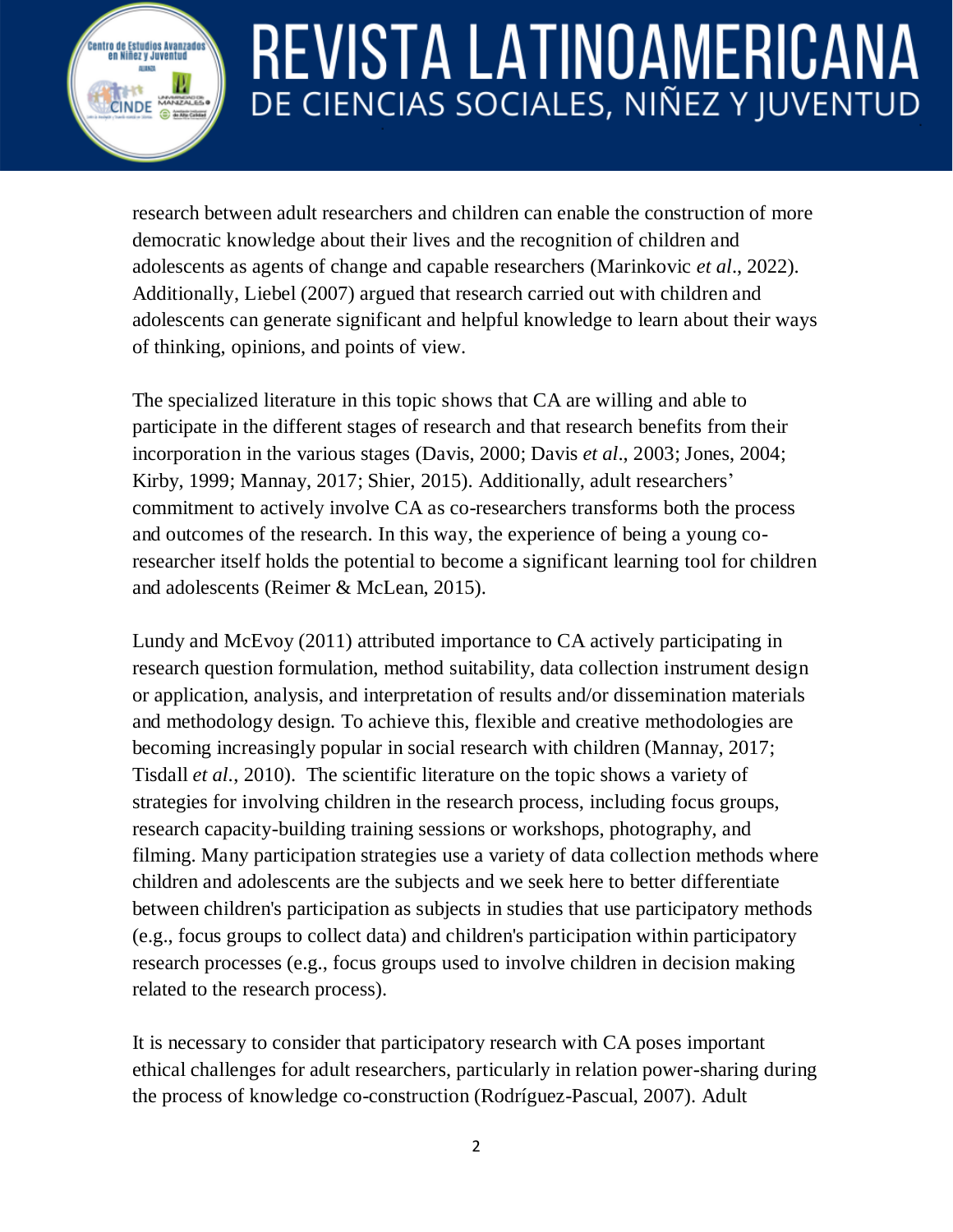researchers require addressing these considerations to actively involve children in the research process and avoid tokenistic participation. Lundy, McEvoy and Byrne (2011) pointed out that this approach to doing research with CA implies a deep ethical commitment on the part of adult researchers to carefully design methodologies that make it possible to co-construct valid knowledge with CA about their views and experiences. In this context, participatory researchers have developed strategies and techniques to balance power dynamics in the research setting and facilitate children's freedom expression. For example, actively involving children in research from the outset of a project can help negotiate with them how they want to participate in the production of knowledge (if they wish to do so).

This monograph will be guided by three central questions:

.<br>Centro de Estudios Avanzados<br>en Niñez y Juventud

CINDE

- (1) What methodological strategies have been used to involve children and adolescents in research processes as co-researchers in different contexts of Latin America and the world?
- (2) What are the implicit or explicit ethical considerations in participatory research studies conducted with child and adolescent co - researchers?
- (3) What are children and adolescents' own views and experiences of being coresearchers?

In this monograph, we are concerned with providing space for the main results arising from research in which children and adolescents have participated as co-researchers, including thematic findings and an analysis of the methodological strategies and/or ethical dimensions at play.

Articles from any country or region of the world will be accepted.

Articles should follow the Guidelines of the authors of the journal.

#### **References**

Aguirre, B., Salvo, I., Ravetllat, I., Cubillos, J. Contreras, L., Saracostti, M., & Salum, S. (2021). *Agenda Niñez y Adolescencia 2022-2026. Propuestas para una*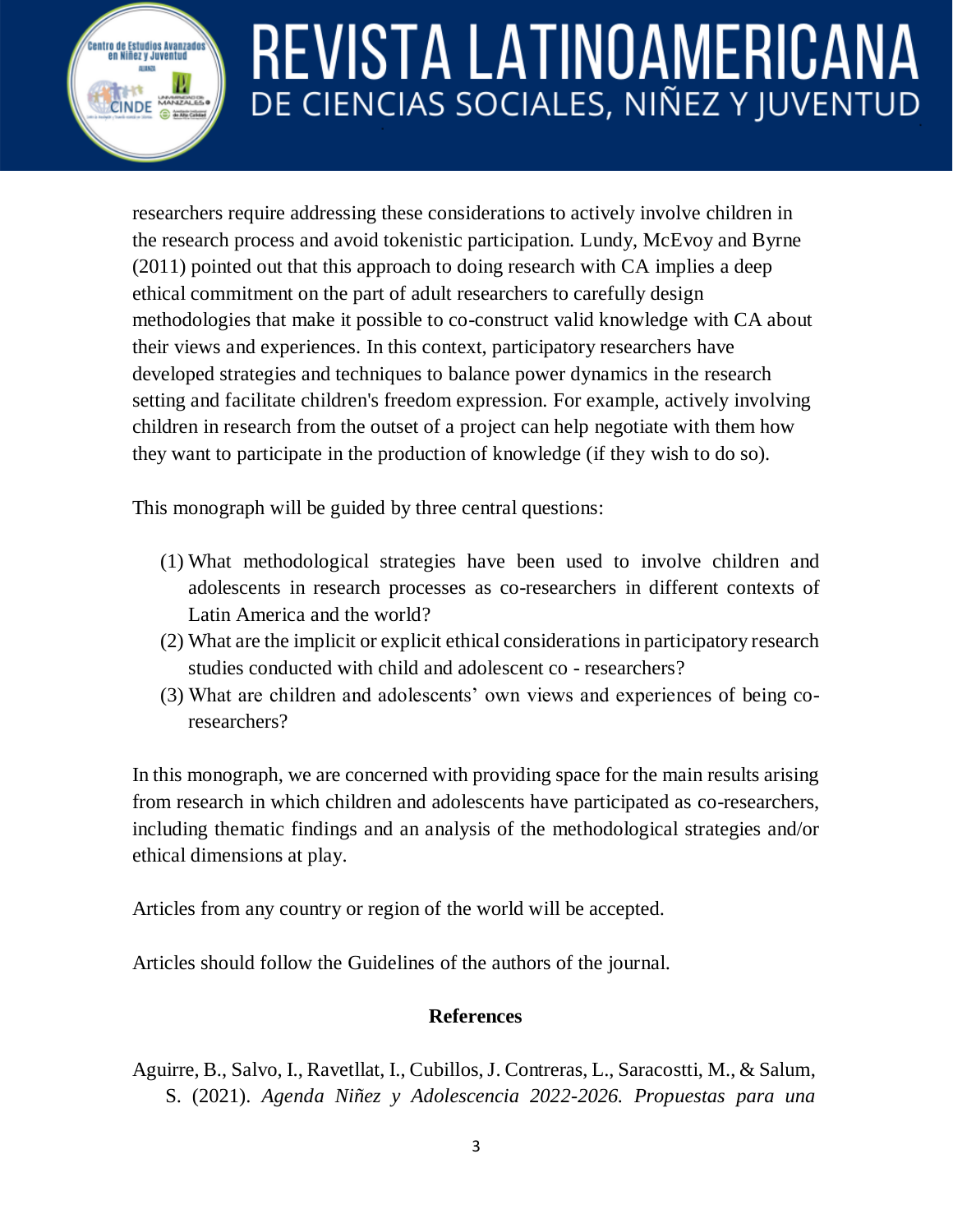*política pública integral*. Universidad Autónoma de Chile. <https://ediciones.uautonoma.cl/index.php/UA/catalog/book/103>

.<br>Centro de Estudios Avanzado:<br>en Niñez y Juventud

**CINDE** 

- Cuevas, P. (2020). Co-Researching with Children in the Time of Covid-19: Shifting the Narrative on Methodologies to Generate Knowledge. *International Journal of Qualitative Methods*, 19, 1-12.
- Davis, J. (2000). Disability studies as ethnographic research and text: Research strategies and roles for promoting social change? *Disability and Society*, *15*(2), 191-206.
- Davis, J. M., Watson, N., Corker, M., & Shakespeare, T. (2003). *Reconstructing disabled childhoods and social policy in the UK*. Falmer.
- James, A., & Prout, A. (2010). *Constructing and reconstructing childhood. Contemporary issues in the sociological study of childhood.* Routledge.
- Jones, A. (2004). Involving children and young people as researchers. In S. Fraser, V. Lewis, S. Ding, M. Kellet, & C. Robinson (eds.), *Doing research with children and young people* (pp. 113-130). Sage. [https://www.researchgate.net/publication/238400491\\_So\\_round\\_the\\_spiral\\_agai](https://www.researchgate.net/publication/238400491_So_round_the_spiral_again_A_reflective_participatory_research_project_with_children_and_young_people) [n\\_A\\_reflective\\_participatory\\_research\\_project\\_with\\_children\\_and\\_young\\_peop](https://www.researchgate.net/publication/238400491_So_round_the_spiral_again_A_reflective_participatory_research_project_with_children_and_young_people) [le](https://www.researchgate.net/publication/238400491_So_round_the_spiral_again_A_reflective_participatory_research_project_with_children_and_young_people)
- Kirby, P. (1999). *Contemporary Research Issues Involving Young Researchers. How to Enable Young People to Design and Conduct Research*. Joseph Rowntree Foundation.
- Liebel, M. (2007). Niños investigadores. *Encuentro,* (78), 6-18. <https://doi.org/10.5377/encuentro.v0i78.3661>
- Lundy, L., & McEvoy, L. (2011a). Children's rights and research processes: Assisting children to (in)formed views. *Childhood, 19*(1), 129-144.
- Lundy, L., McEvoy, L., & Byrne, B. (2011b). Working with young children as co researchers: An approach Informed by the United Nations Convention on the Rights of the Child. *Early Education & Development*, *22*(5), 714-736.
- Mannay, D. (2017). *Métodos visuales, narrativos y creativos en investigación cualitativa*. Narcea.
- Marinkovic, K., Gibbs, L., Saracostti, M., Lafaurie, A., Campbell, R., Sweeney, D., Hernández, M., Sotomayor, B., Escobar, F., Miranda, E., López-Ordosgoitia, R., Aristizábal, Giraldo, D., M., Wright, M., Charalampopoulos, D., & Alisic. E. (2022). Think Big: a multi-national collaboration to promote children's role as